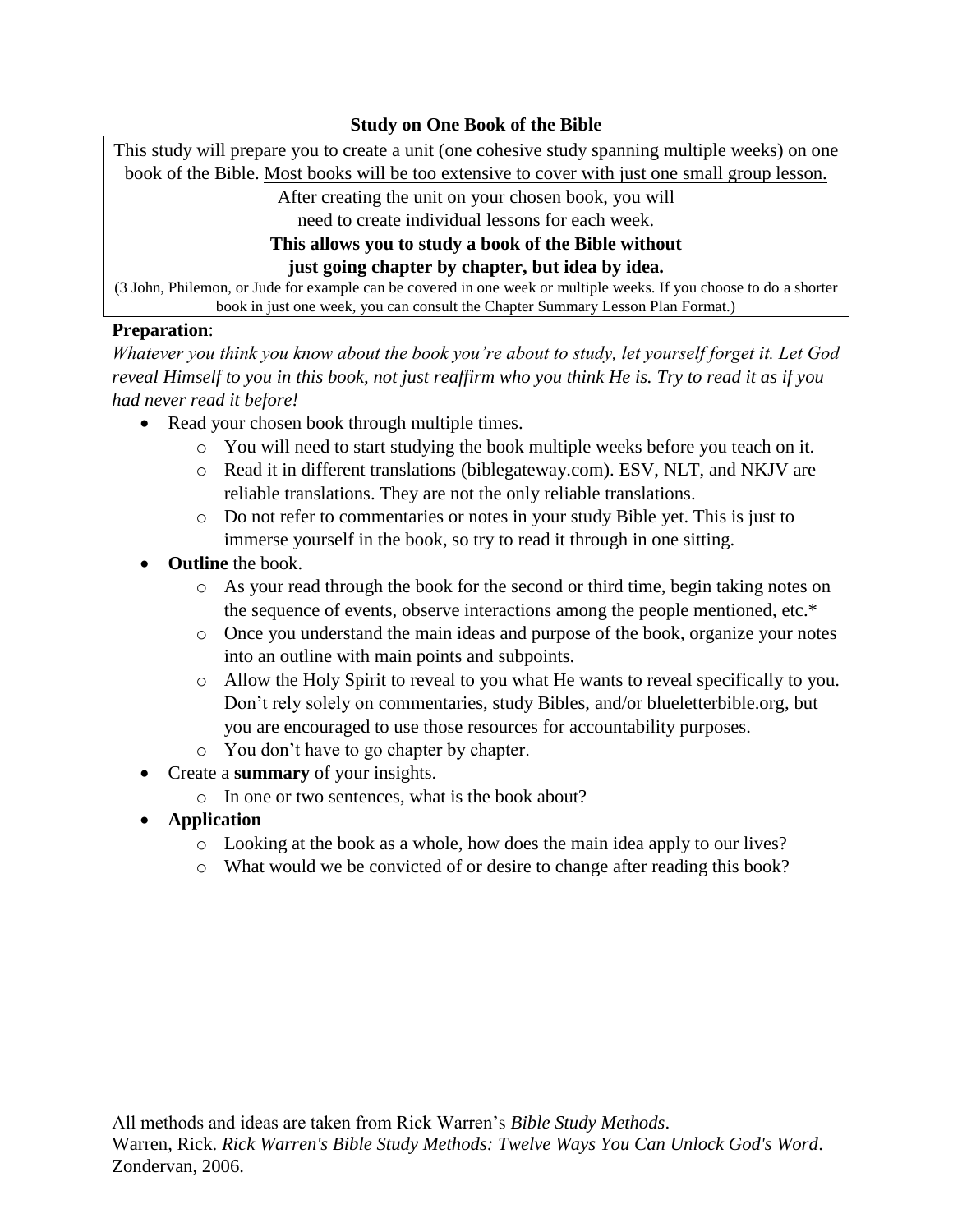## **Unit Format**

You won't need to read through the whole book. Pick key verses and passages that exemplify the main topics of each week.

Week 1: Introduce the Unit

- Share the **summary** of the book with your group so that they know the reason you chose to study the book.
- Present a brief **outline** of the book so everyone knows what to expect as the weeks go on.
	- o *Each of the main points in your outline will be a topic for one week.* The first main point will guide the lesson for this week.

Week 2—: Go Topic by Topic

- Each week should follow this flow:
	- o General: The **summary** of the book and how it leads to the specific topic.
	- o Specific: The main point from the **outline** will guide the lesson for this week.
	- o Specific: Focus on the application that is specific to this particular lesson.
	- o General: Mention the **application** that we work on from the book as a whole.

Final Week: Main Point of the Book

- This week will be a whole lesson on the **summary** of the book.
- Focus on the **application** of the whole books.